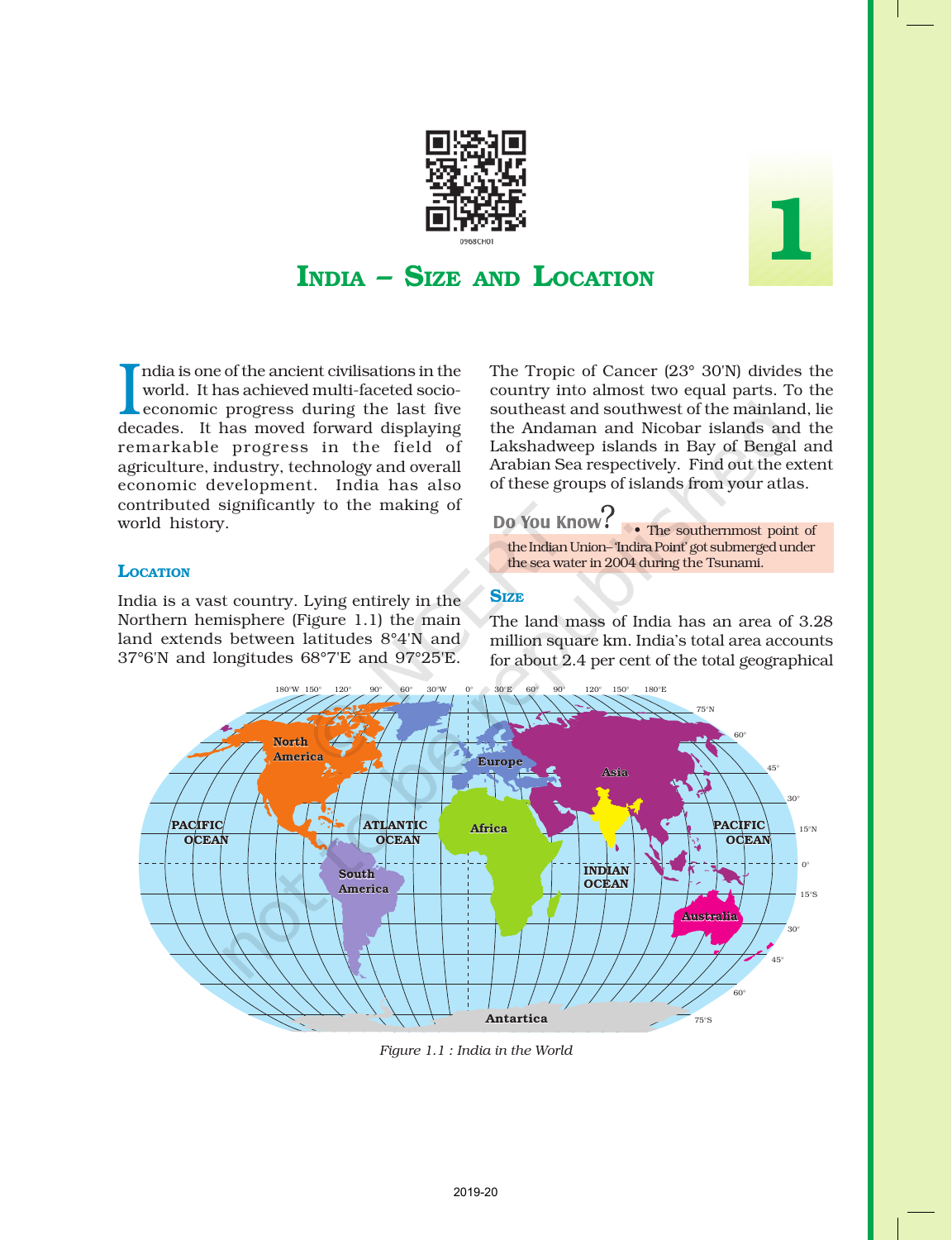area of the world. From Figure 1.2 it is clear that India is the seventh largest country of the world. India has a land boundary of about 15,200 km and the total length of the coastline of the mainland, including Andaman and Nicobar and Lakshadweep, is 7,516.6 km.

India is bounded by the young fold mountains in the northwest, north and northeast. South of about 22° north latitude, it begins to taper, and extends towards the Indian Ocean, dividing it into two seas, the Arabian Sea on the west and the Bay of Bengal on its east.

Look at Figure 1.3 and note that the latitudinal and longitudinal extent of the mainland is about 30°. Despite this fact, the east-west extent appears to be smaller than the north-south extent.

From Gujarat to Arunachal Pradesh, there is a time lag of two hours. Hence, time along the Standard Meridian of India (82°30'E) passing through Mirzapur (in Uttar Pradesh) is taken as the standard time for the whole country. The latitudinal extent influences the duration of day and night, as one moves from south to north.

# **Find** out

- Why 82°30'E has been selected as the Standard Meridian of India?
- Why is the difference between the durations of day and night hardly felt at Kanniyakumari but not so in Kashmir?

### INDIA AND THE WORLD

The Indian landmass has a central location between the East and the West Asia. India is a southward extension of the Asian continent. The trans Indian Ocean routes, which connect the countries of Europe in the West and the countries of East Asia, provide a strategic central location to India. Note that the Deccan Peninsula protrudes into the Indian Ocean, thus helping India to establish close contact with West Asia, Africa and Europe from the western coast and with Southeast and East Asia from the eastern coast. No other country has a long coastline on the Indian Ocean as India has and indeed, it is India's eminent position in the Indian Ocean, which justifies the naming of an Ocean after it.

# Do You Know!

Since the opening of the Suez Canal in 1869, India's distance from Europe has been reduced by 7,000 km.



*Figure 1.2 : Seven Largest Countries of the World Source :* United Nations Demographic Year Book 2015

2 CONTEMPORARY INDIA-I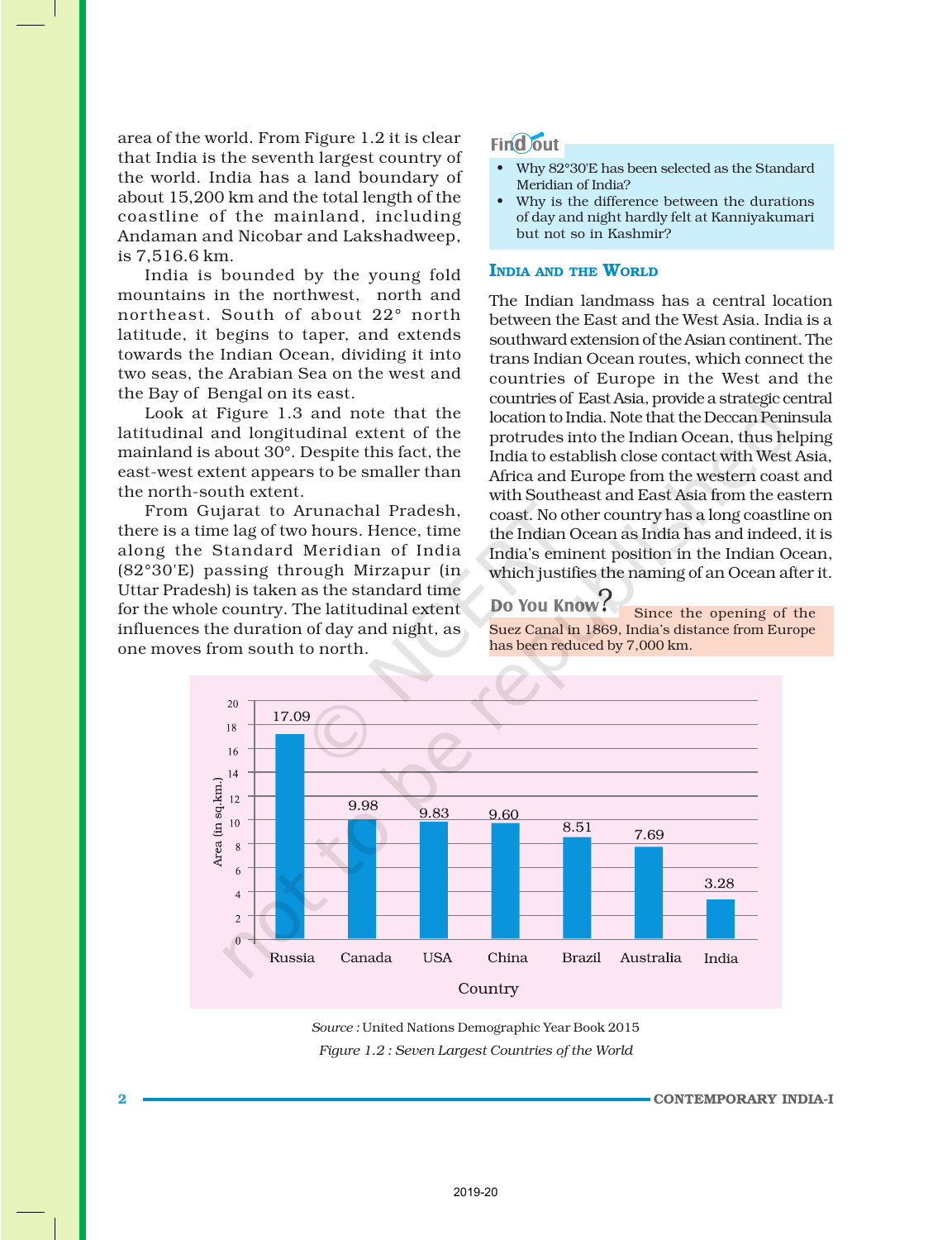

*Figure 1.3 : India : Extent and Standard Meridian*

```
INDIA – SIZE AND LOCATION SUMPLE 2008 3
```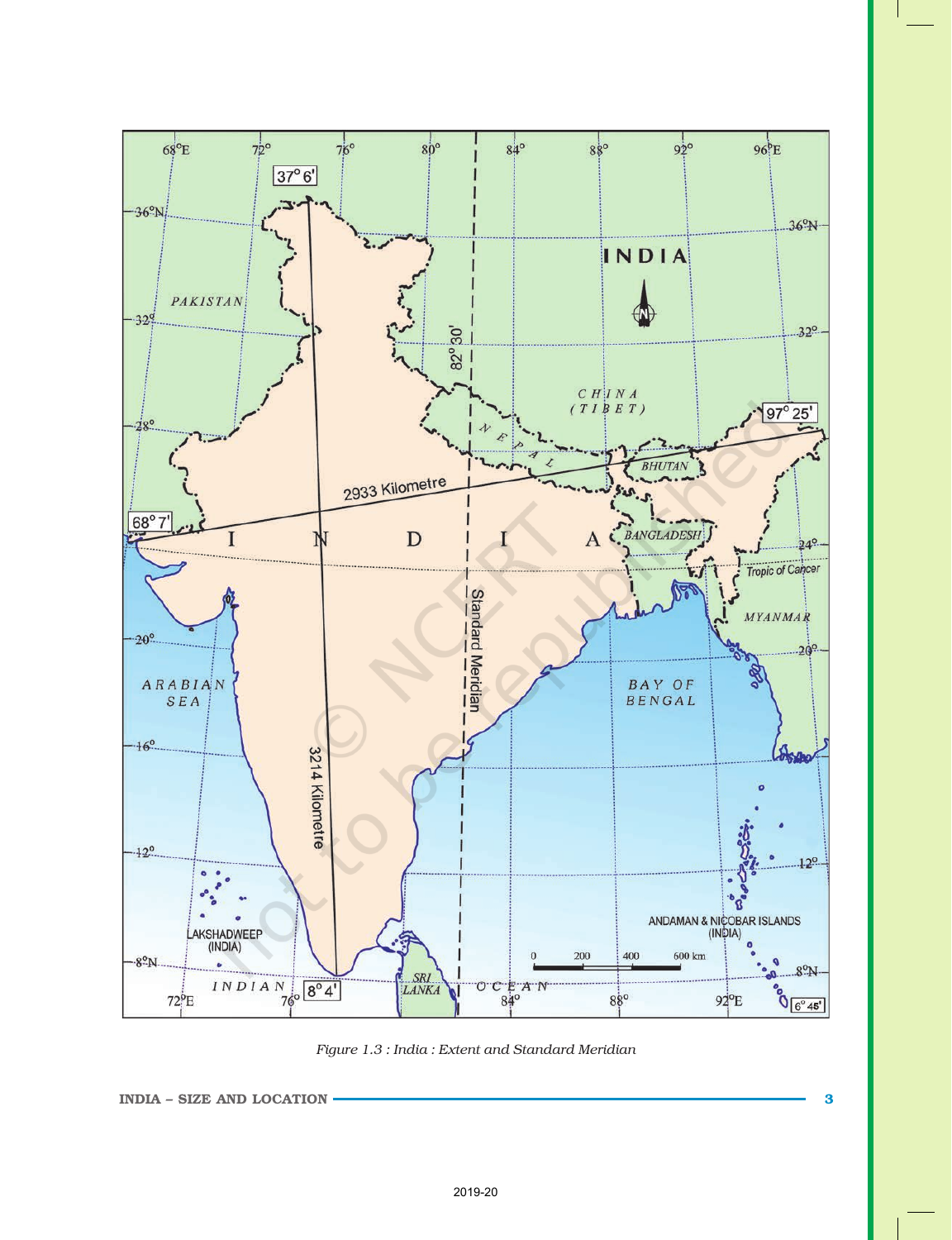

*Figure 1.4 : India on International Highway of Trade and Commerce*

India's contacts with the World have continued through ages but her relationships through the land routes are much older than her maritime contacts. The various passes across the mountains in the north have provided passages to the ancient travellers, while the oceans restricted such interaction for a long time.

These routes have contributed in the exchange of ideas and commodities since ancient times. The ideas of the *Upanishads* and the *Ramayana*, the stories of *Panchtantra*, the Indian numerals and the decimal system thus could reach many parts of the world. The spices, muslin and other merchandise were taken from India to different countries. On the other hand, the influence of Greek sculpture, and the architectural styles of dome and minarets from West Asia can be seen in different parts of our country.

### INDIA'S NEIGHBOURS

India occupies an important strategic position in South Asia. India has 29 states and seven Union Territories (Figure 1.5).

### **Find out** The number of Union Territories along the western and eastern coasts.

- Area-wise which is the smallest and which is the largest state?
- The states which do not have an international border or lie on the coast.
- Classify the states into four groups each having common frontiers with
- (i) Pakistan, (ii) China, (iii) Myanmar, and (iv) Bangladesh.

India shares its land boundaries with Pakistan and Afghanistan in the northwest, China (Tibet), Nepal and Bhutan in the north and Myanmar and Bangladesh in the east. Our southern neighbours across the sea consist of the two island countries, namely

# Do You Know!

Before 1947, there were two types of states in India — the provinces and the Princely states. Provinces were ruled directly by British officials, who were appointed by the Viceroy. Princely states were ruled by local, hereditary rulers, who acknowledged sovereignity in return for local autonomy.

4 CONTEMPORARY INDIA-I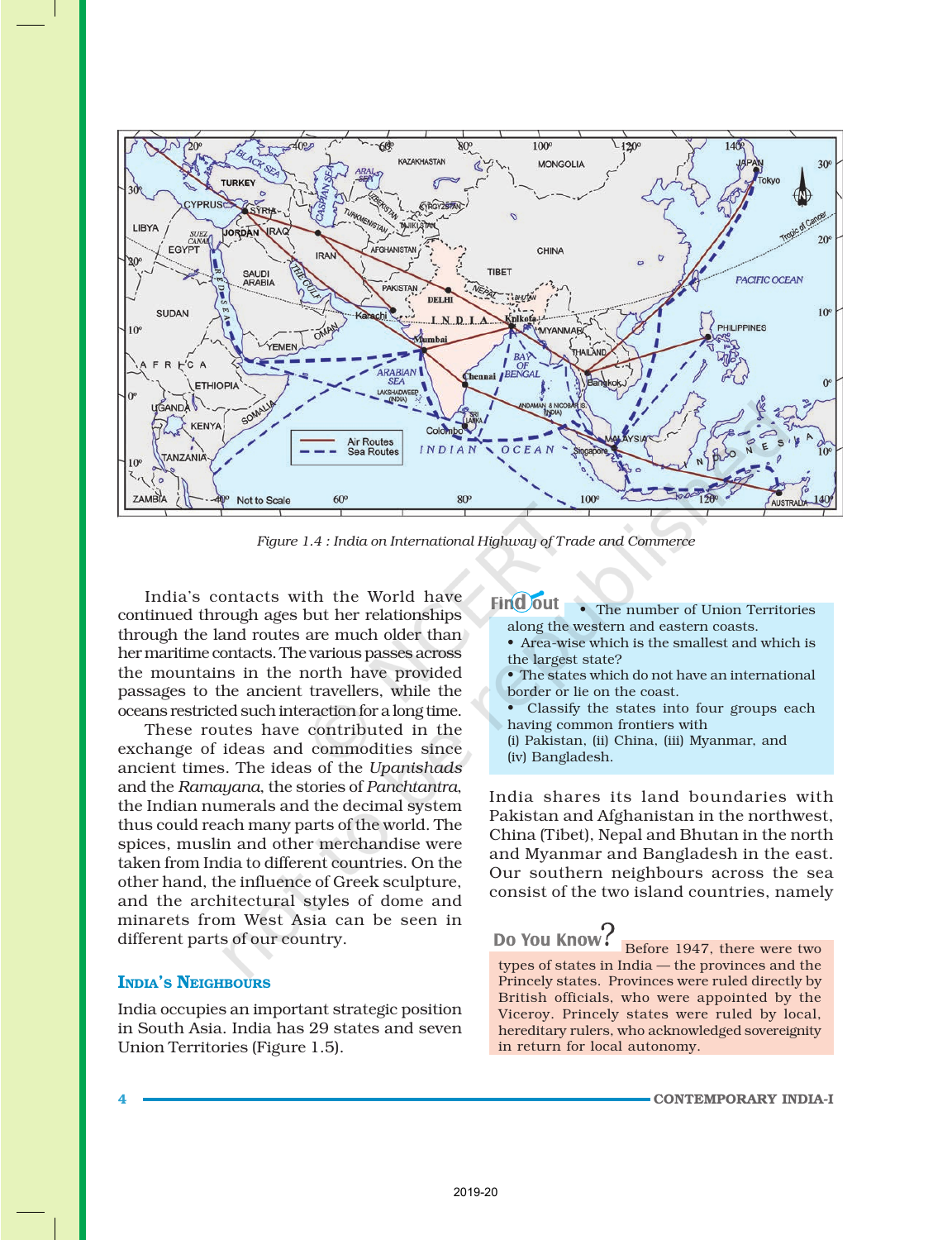

*Figure 1.5 : India and Adjacent Countries*

Sri Lanka and Maldives. Sri Lanka is separated from India by a narrow channel of sea formed by the Palk Strait and the Gulf of Mannar, while Maldives Islands are situated to the south of the Lakshadweep Islands.

India has had strong geographical and historical links with her neighbours. Look at the physical map of Asia in your atlas, and note how India stands apart from the rest of Asia.

Do You Know: School Bhuvan is a portal providing map-based learning to bring awareness among the students about the country's natural resources, environment and their role in sustainable development. It is an initiative of Bhuvan — NRSC/ISRO based on NCERT syllabus. You can explore various maps of India related to the secondary stage on https://bhuvan-app1.nrsc.gov.in/mhrd-ncert/

INDIA – SIZE AND LOCATION **SUMPLE 2008** S